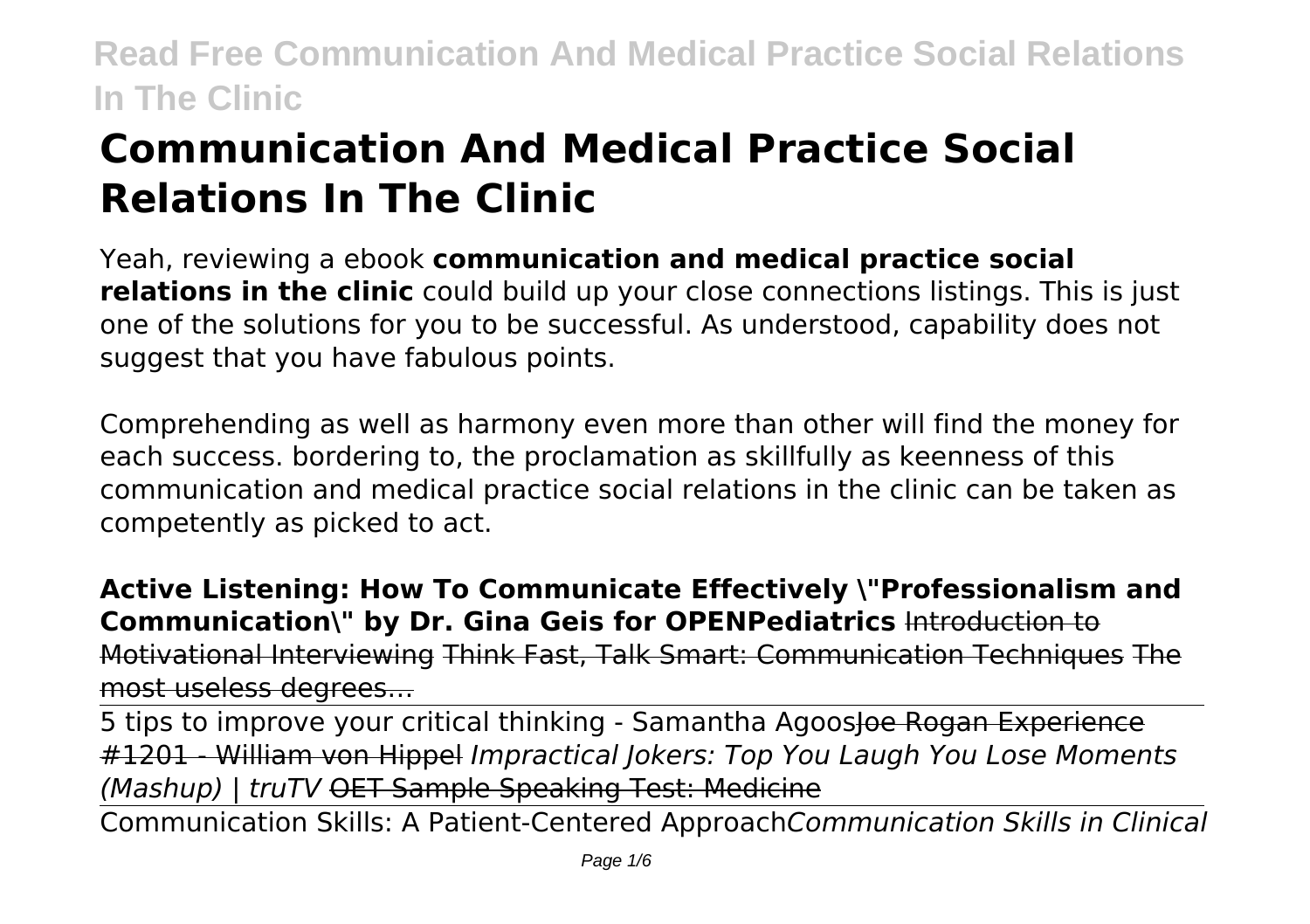*Practice, Part 1 - The Basics By Dr. Robert Buckman* 5 Books That'll Change Your Life | Book Recommendations | Doctor Mike *Masks: Necessary Protection OR Political Symbol? | Russell Brand What is Trauma?* Say This, Not That: Patient Experience Video Tell Me About Yourself - A Good Answer to This Interview Question Trauma Informed Care In Social Work Practice

How a 13 year old changed 'Impossible' to 'I'm Possible' | Sparsh Shah | TEDxGateway**How to Read Faces…Even When Everyone is Wearing a Mask** What is TRAUMA THERAPY? Best Tips for Virtual Presentations with Virtual Keynote Speaker Mark Bowden (Part #1) Social workers as super-heroes | Anna Scheyett | TEDxColumbiaSC Your body language may shape who you are | Amy Cuddy What is a strengths-based approach? *November 2020 | All Signs | Read The Description Below | The Library Is Open | Tarot, Etc. NHS Healthcare Assistant INTERVIEW Questions and ANSWERS! (PASS your HCA Interview!)* Ethics (USMLE/COMLEX Practice Questions) *Communication in Healthcare: Why and How We Should Improve* What is Trauma-Informed Care? *Communication And Medical Practice Social*

Communication and Medical Practice: Social Relations in the Clinic: Amazon.co.uk: David Silverman: Books

*Communication and Medical Practice: Social Relations in ...*

Communication and medical practice: social relations in the clinic. David Silverman. Sage, 1987 - Language Arts & Disciplines - 279 pages. 0 Reviews. @3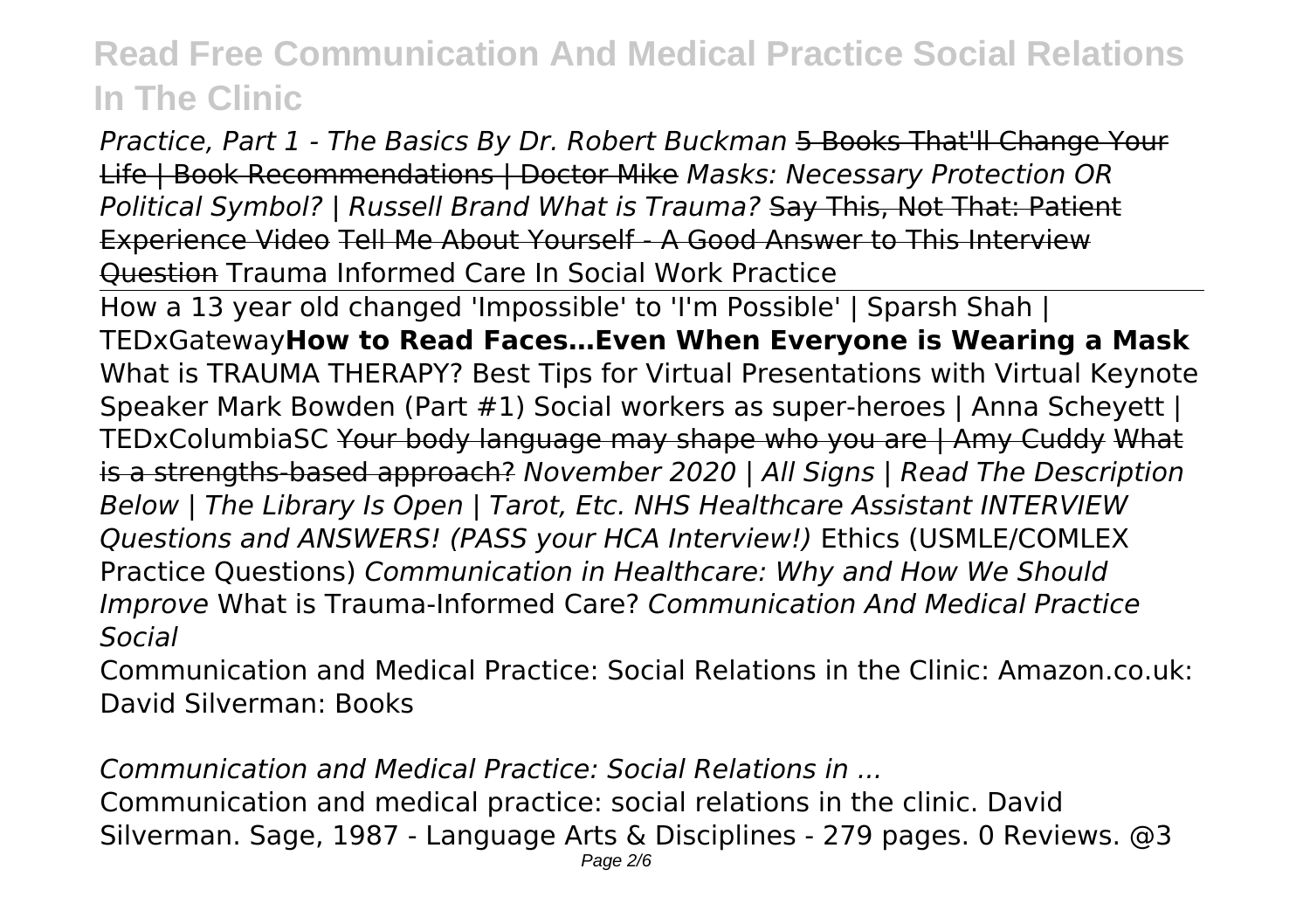David Silverman provides a comprehensively researched and analytically sensitive account of how doctors and patients relate. Drawing on a wide range of original fieldwork from both the UK and

### *Communication and medical practice: social relations in ...*

General strategies for clear communication include: 1) giving a warm greeting, 2) maintaining eye contact, 3) listening carefully, 4) being aware of the patient's body language as well as their own, 5) speaking slowly and concretely in non-medical language, 6) using graphics and demonstrations when appropriate and 7) encouraging patient participation and questions. 4

#### *The Importance of Effective Communication in Healthcare ...*

Social media is an essential tool for medical practices because it gives them the ability to connect with current and new patients. In the virtual world we live in, social media is more than ever about developing relationships and identifying how a practice can give value to its audience.

*Medical Practice Social Media Marketing | Vanguard Comm.* Communication and Medical Practice: Social Relations in the Clinic: Silverman, David: Amazon.sg: Books

*Communication and Medical Practice: Social Relations in ...*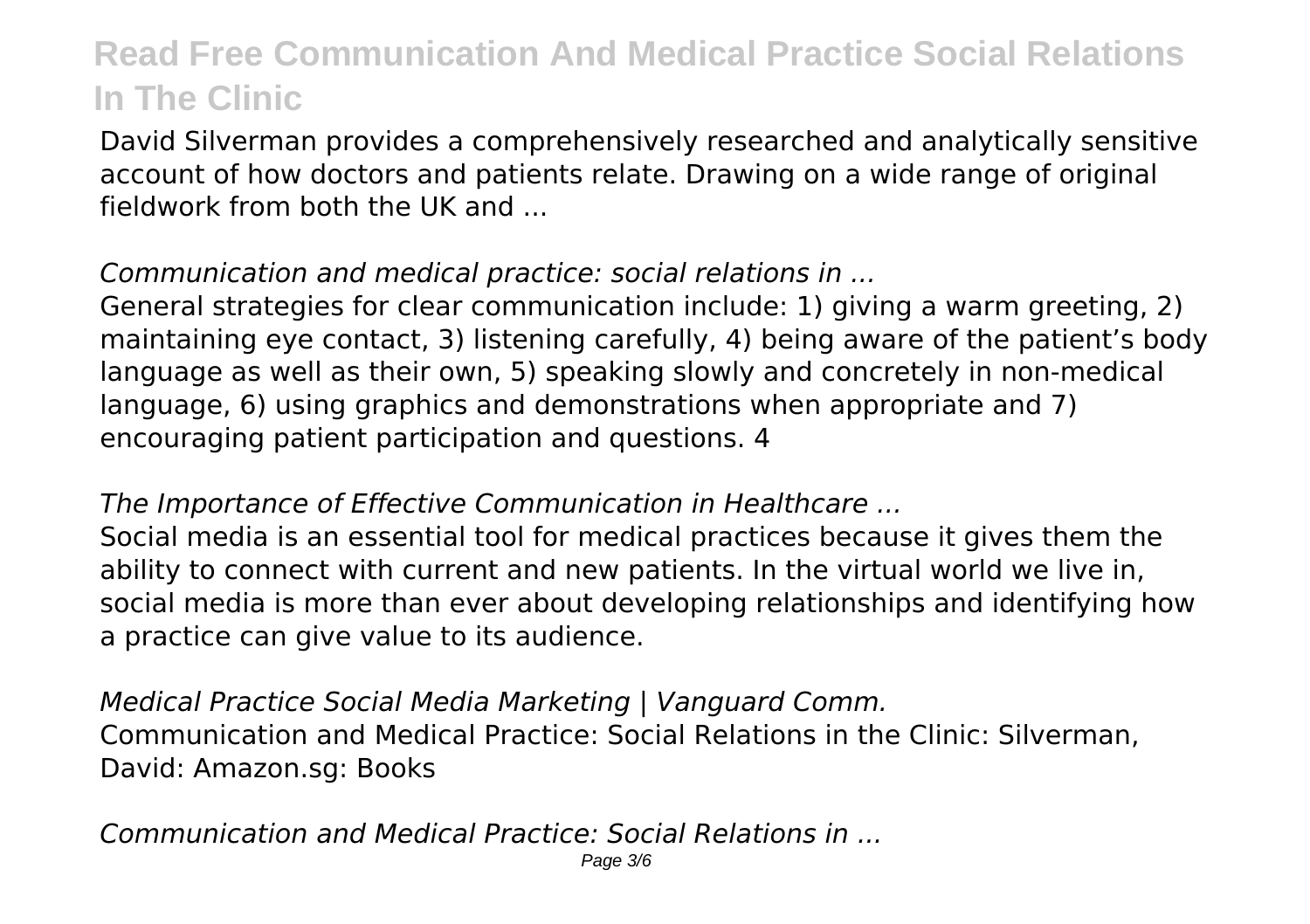Communication can be about quietly projecting the energy that you are here, you are willing to listen, and you won't judge. That is the best therapeutic gift you can give your patient. Read the social cues. If they need you to be present, be present. If they are tired of talking, give them the space they need.

#### *Communication Skills in Healthcare: A Guide to Practice*

Evidence-based information on Communication from hundreds of trustworthy sources for health and social care. ... Remove filter for Practice Based Information (1376) ... communication issues - Social Care Online . Read Summary. Type: Guidance ...

*Communication | Search results page 1 | Evidence search | NICE* You must contribute to the safe transfer of patients between healthcare providers and between health and social care providers. This means you must: share all relevant information with colleagues involved in your patients' care within and outside the team, including when you hand over care as you go off duty, and when you delegate care or refer patients to other health or social care providers 8

*Domain 3 - Communication partnership and teamwork - GMC* Written communication Health services need to keep good written records of the care given to patients/clients for three main reasons: To make sure the care and treatment can continue to be given safely no matter which staff are on duty, 24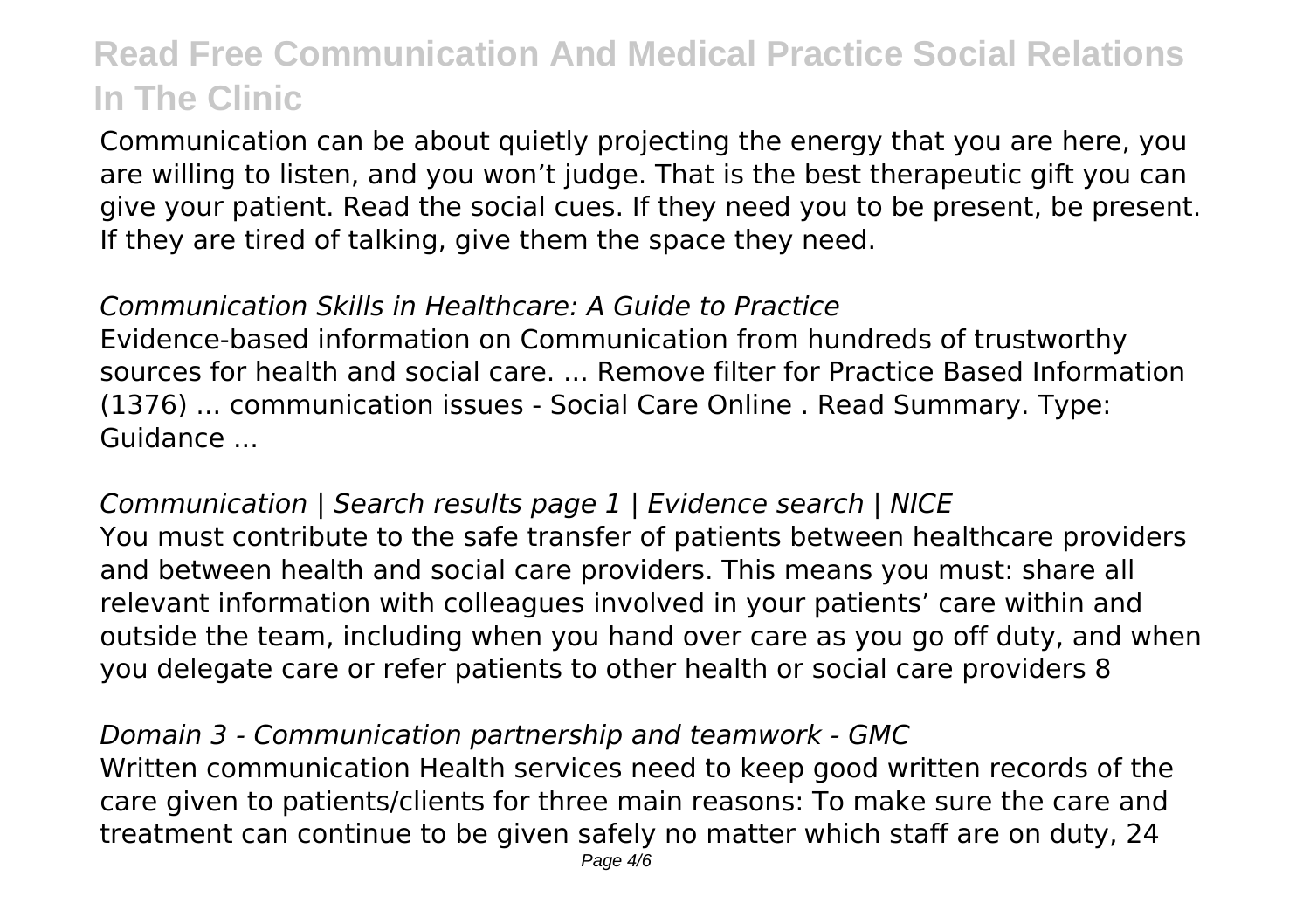hours a day, seven days a week To record the care that has been given to the patient/client

### *Written communication | First Steps | RCN*

Evidence-based information on poor communication from hundreds of trustworthy sources for health and social care. Search results ... Remove filter for Practice Based Information ... of an online poll of MPS members and a survey commissioned by MPS and conducted by ComRes which explored themes around communication, medical errors and barriers to

### *poor communication | Search results page 1 | Evidence ...*

Ineffective communication is the single largest factor behind litigation by patients. Good communication, including effective apology, can avert or help end conflict, especially litigation. It never does any harm to apologise—for yourself or on behalf of colleagues. Empathise and listen: Your relationship with the patient is vitally important. It facilitates therapeutic space in which patients can express their concerns and receive support and advice.

#### *Improving your communication skills | The BMJ*

It is essential for good and safe patient care that doctors work effectively with colleagues from other health and social care disciplines, both within and between teams and organisations. Whatever the composition of the teams you work in, you